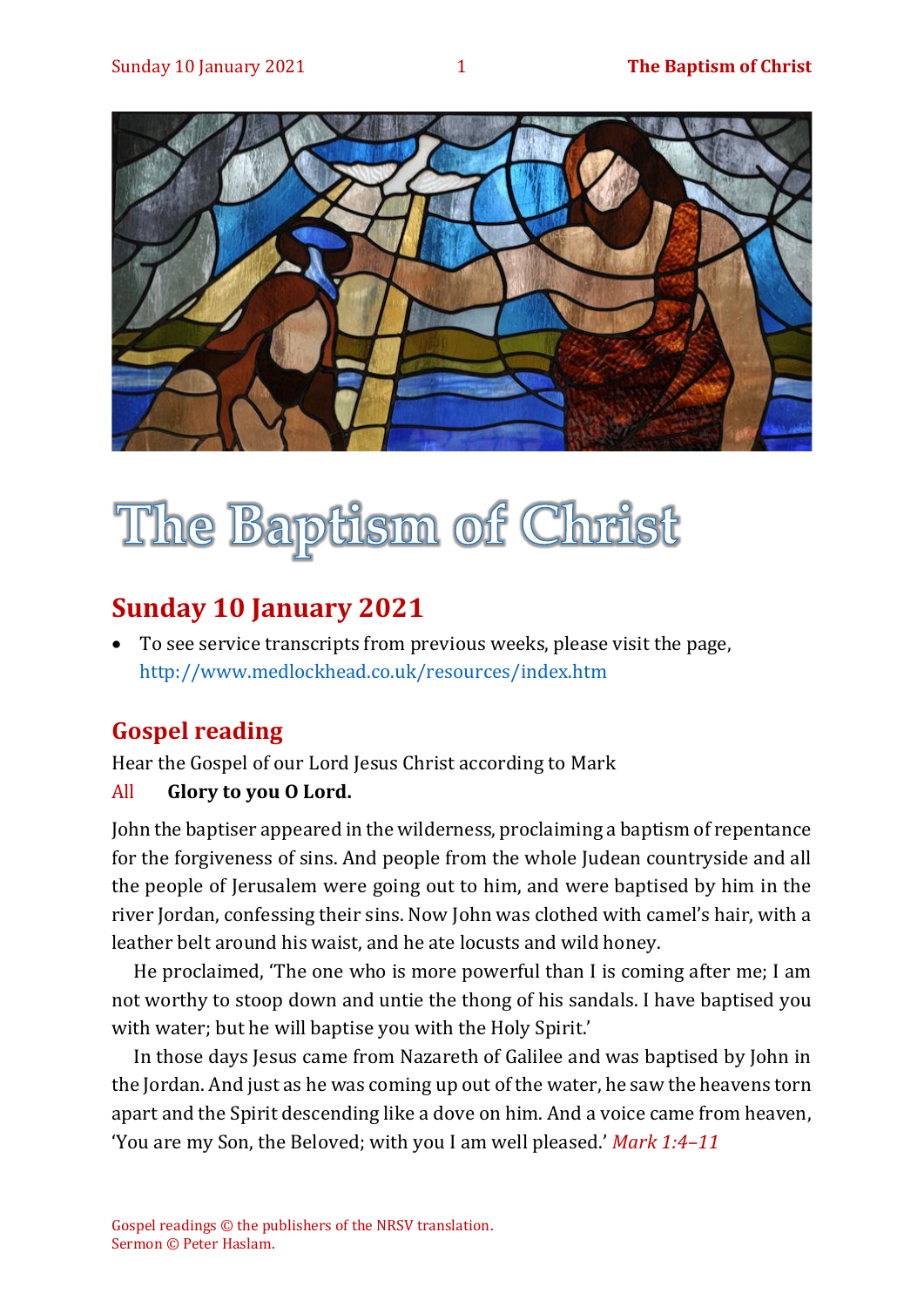This is the Gospel of the Lord

All **Praise to you O Christ.** 

### **Sermon**

In Advent we heard of John the Baptist. How he was in the Judean wilderness outside of Jerusalem, and that he was proclaiming the way of the Lord, and baptising the people for the repentance of sins. Today, we return to John, and go down by the riverside. What do we see?

We see a man. Rough. Weather-worn. Big for outdoors, and dressed like it, too. Wearing camel's hair. Not what most would call a professional? Certainly not a city-slicker. Whatever he is, he is not a suit. What else do we see? People. Lots of them. And all kinds. Mark writes the whole Judean countryside was there. Farming, country people. Good people.

And who else? Mark writes that not only was the Judean countryside there, but also 'all of Jerusalem' was coming out there too. All of Jerusalem means not only that there were many people from Jerusalem, but that all kinds and types of people were there. Merchants, laborers, and craftsmen. Men, women, and children. But also the society and cultural types: The priests and the Levites, the Pharisees, the Sadducees, and the Zealots. All of Jerusalem was coming out there. From high to low, all kinds were there. So this was some kind of event. It was some kind of event drawing all people. This was some kind of event that all were there.

What was happening? A call to preparation and repentance. A baptism for the repentance of sins. This wild man, this prophet, was new, and was saying new things, 'prepare the way of the Lord.' But baptism was not new, this baptism, 'for the repentance of sins,' was different. But baptism itself was not new. You may recall how the Jews were commanded to avoid all uncleanness. And part of that was washing, or baptism, for purification. One had to wash, or be baptised, to enter the temple area. The priests in particular had to be baptised in the Great Bronze Sea before they could go into the temple itself. And baptism was part of everyday life, even to the point that Pots and pans had to be cleansed before using them. And so that in the account of Christ's miracle of turning water into wine at the wedding of Cana, there were large stone jars of waters, for the washing, or baptising, of pots according the law of purification.

It was not an entirely new concept to the people that washing or baptising would have a religious or spiritual meaning. So they received from John a baptism for the repentance of sins. Like the people of Judea and Jerusalem, we, too, have received a baptism with spiritual significance. A baptism for the remission of sins. John himself says that he does not have the last word; he is not the final authority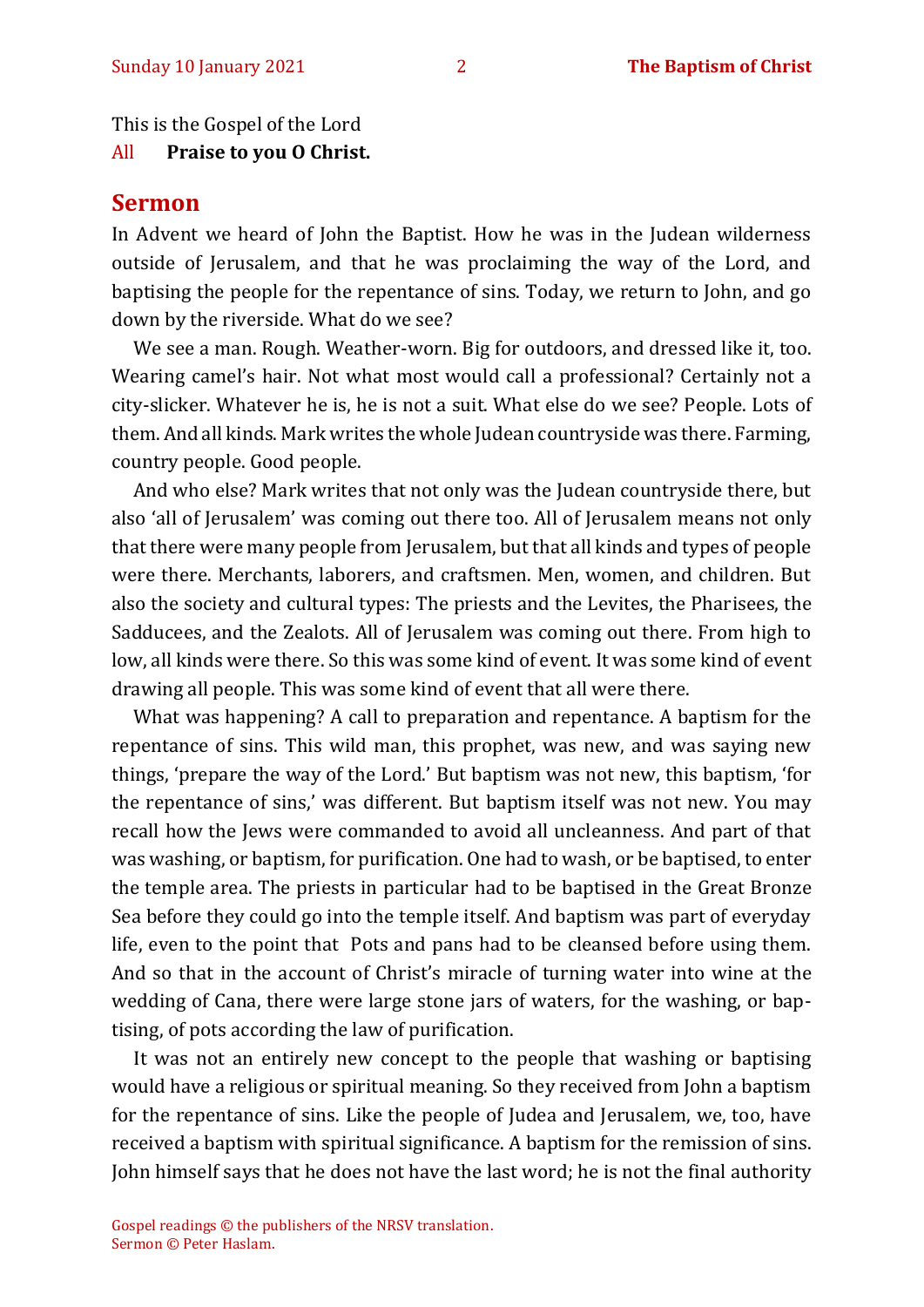on baptism. He says, 'After me comes He who is mightier than I, the strap of whose sandals I am not worthy to stoop down and untie. I have baptised you with water, but he will baptise you with the Holy Spirit' (Mark 1:7–8 ESV).

And so it is that this greater one, this one whose sandal's John cannot untie, arrives at the Jordan river. And He was baptised by John. And the holy spirit descended upon him So lets ask ourselves, Why was Jesus baptised? We know that John was baptising for the repentance of sins, and that we have been baptised for the remission of sins. But this is Jesus. He has no sins. Why then get baptised? We don't wash a pot that is already clean. Was He baptised for the repentance of sins?

In verse 5 we see that the people are baptised for the repentance of sin, and that they confessed their sin. They 'were being baptised by [John] in the river Jordan, confessing their sins.' But of Jesus, Mark does not write about confessing sin, or repenting of sin. His baptism was not a baptism for repentance of His sin. And this is not a surprise, as Jesus had no sin to confess, no sins to repent of. So, to what end, or for what purpose was Christ baptised?

This is why: By His baptism, Christ united Himself to baptism, so that, in and through baptism we should be united with Him.

As St. Paul writes, 'Do you not know that all of us who have been baptised into Christ Jesus were baptised into his death? We were buried therefore with him by baptism into death, in order that, just as Christ was raised from the dead by the glory of the Father, we too might walk in newness of life. For if we have been united with him in a death like his, we shall certainly be united with him in a resurrection like his.' (Romans 6:3–5)

Because Christ has united Himself to baptism, we in baptism are united to Him. And by this union, we have all the benefits of His grace and goodness towards us. Was Christ baptised for the forgiveness of sins? Yes, but not for the forgiveness of His sin, but of ours.

Had Christ not been baptised, then baptism would remain only a washing for purification. But now, baptism is not plain water only, but water comprehended and connected with the Word of God. And what, or Who, is the Word of God? Christ Jesus, our Lord. He is the very Word of God incarnate. By His baptism Christ makes it His own, so that, in and through baptism, we are not merely purified. We are baptised rather into Christ Himself.

In Advent, as we were preparing for the coming of Christ, it was John who made the announcement, who said that the Lord was coming. Now, however, Christ has arrived, and it is the Father who is speaking, 'You are my beloved Son, in you I have been well pleased' (Mark 1:11). In baptism we are made sons and daughters of God, heirs according to His promises. So we are His beloved children, in whom He